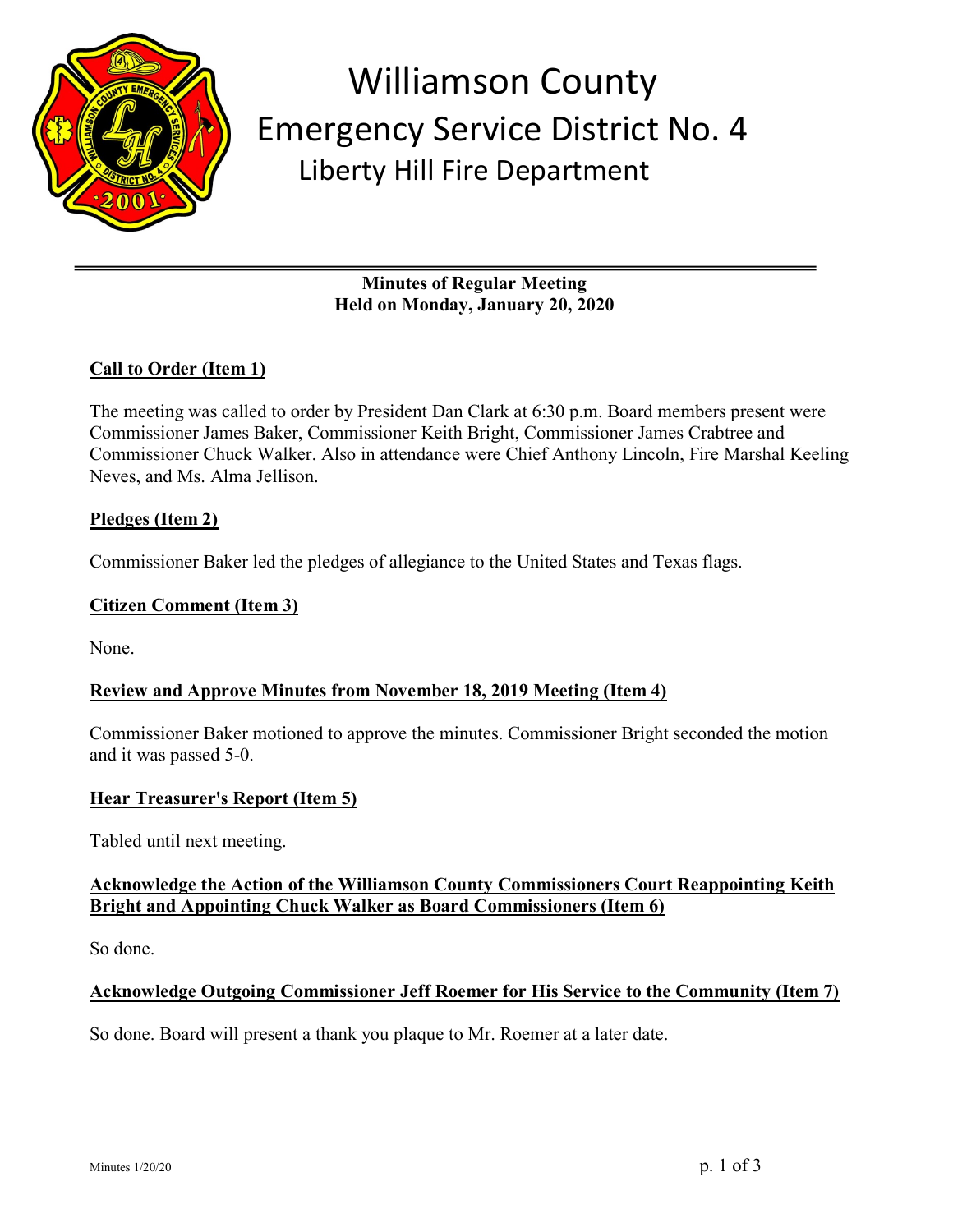

# Williamson County Emergency Service District No. 4 Liberty Hill Fire Department

## **Election of Officers (Item 8)**

Commissioner Crabtree motioned to approve President Dan Clark as board president, Commissioner James Baker as board vice-president, Commissioner Keith Bright as board treasurer, Commissioner James Crabtree as board secretary, and Commissioner Chuck Walker as board assistant treasurer. Commissioner Bright seconded the motion and it was passed 5-0.

#### **Approve Publication of Annual Notice of Address of Administrative Office (Item 9)**

Commissioner Bright motioned to publish the annual notice of address for the ESD administrative office. Commissioner Crabtree seconded the motion and it was passed 5-0.

#### **Discussion and Possible Action on Quarterly Investment Report for the First Quarter of the 2019/2020 Budget Year (Item 10)**

The report was given by Ms. Jellison. Commissioner Bright motioned to approve the quarterly investment report given January 20, 2020 for the first quarter of the 2019/2020 budget year. Commissioner Baker seconded the motion and it was passed 5-0.

#### **Discussion and Possible Action Authorizing the Purchase of a Staff Vehicle through Caldwell Country and CAP Fleet Upfitters, LLC for the Fire Marshal (Item 11)**

After discussion, Commissioner Bright moved to approve the purchase pf a Fire Marshal Vehicle through Caldwell Country ad CAP Fleet Upfitters, including associated equipment, for the amount of \$62,756.50. Commissioner Baker seconded the motion and it was passed 5-0.

#### **Discussion and Possible Action Authorizing the Financing of a Squad/Brush Truck and a Vehicle for the Fire Marshal through Government Capital Corporation, Including a Resolution (Item 12)**

After discussion, Commissioner Bright motioned to approve the financing of a squad/brush truck and a vehicle for the fire marshal through Government Capital Corporation for a period of five annual payments with an interest rate of 3.284% with an annual payment of \$56,959.62. Commissioner Crabtree seconded the motion and it was passed 5-0.

#### **Discussion and Possible Action on Status of Design, Architectural, and Engineering Work, Architectural and Engineering Consultants, and Construction on Fire Station #3. (Item 13)**

No action taken.